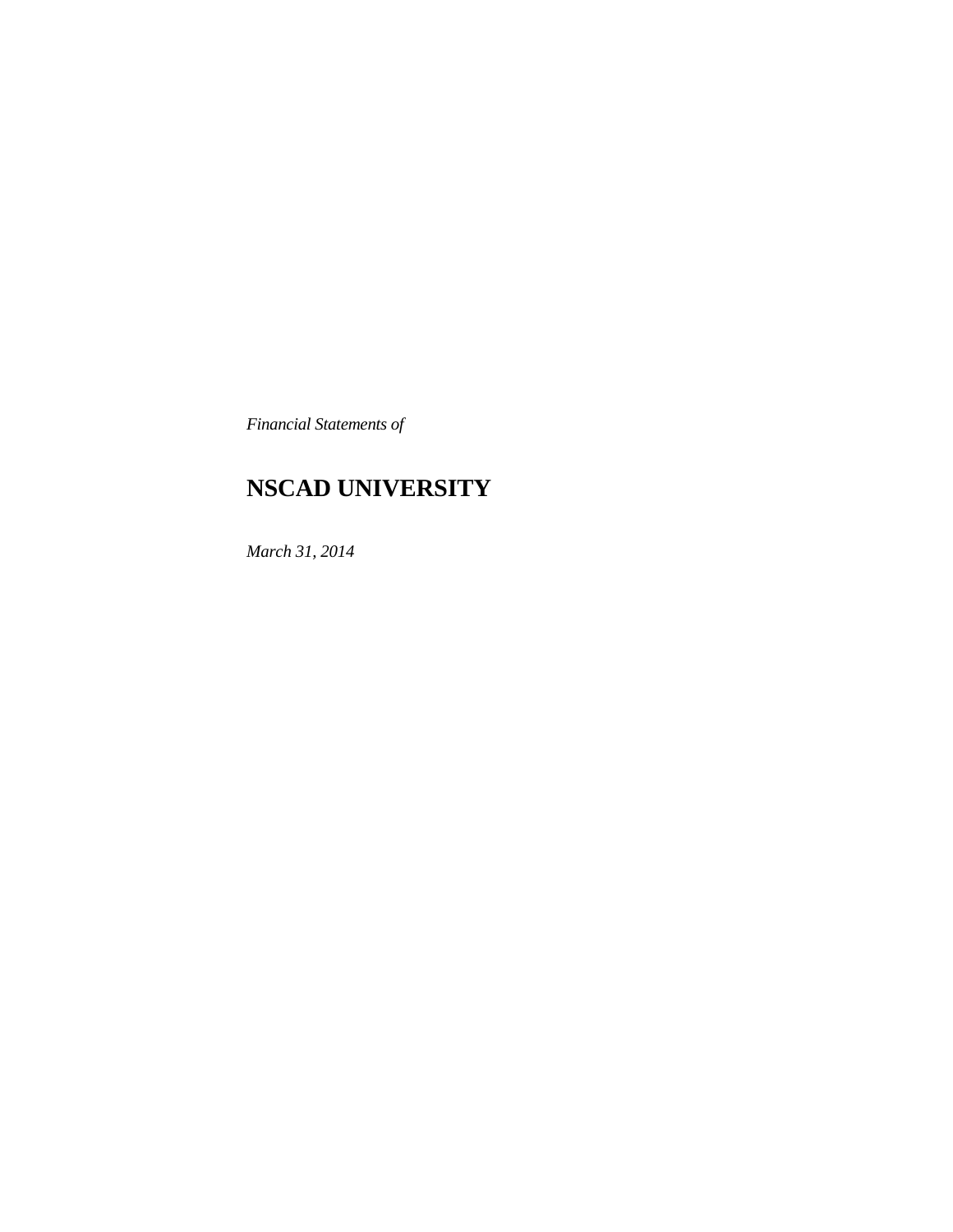# **NSCAD UNIVERSITY Table of Contents March 31, 2014**

|                                              | Page           |
|----------------------------------------------|----------------|
| <b>Statement of Financial Position</b>       | $\mathbf{1}$   |
| <b>Statement of Operations</b>               | 2              |
| <b>Statement of Changes in Fund Balances</b> | 3              |
| <b>Statement of Cash Flows</b>               | $\overline{4}$ |
| Notes to the Financial Statements            | $5-12$         |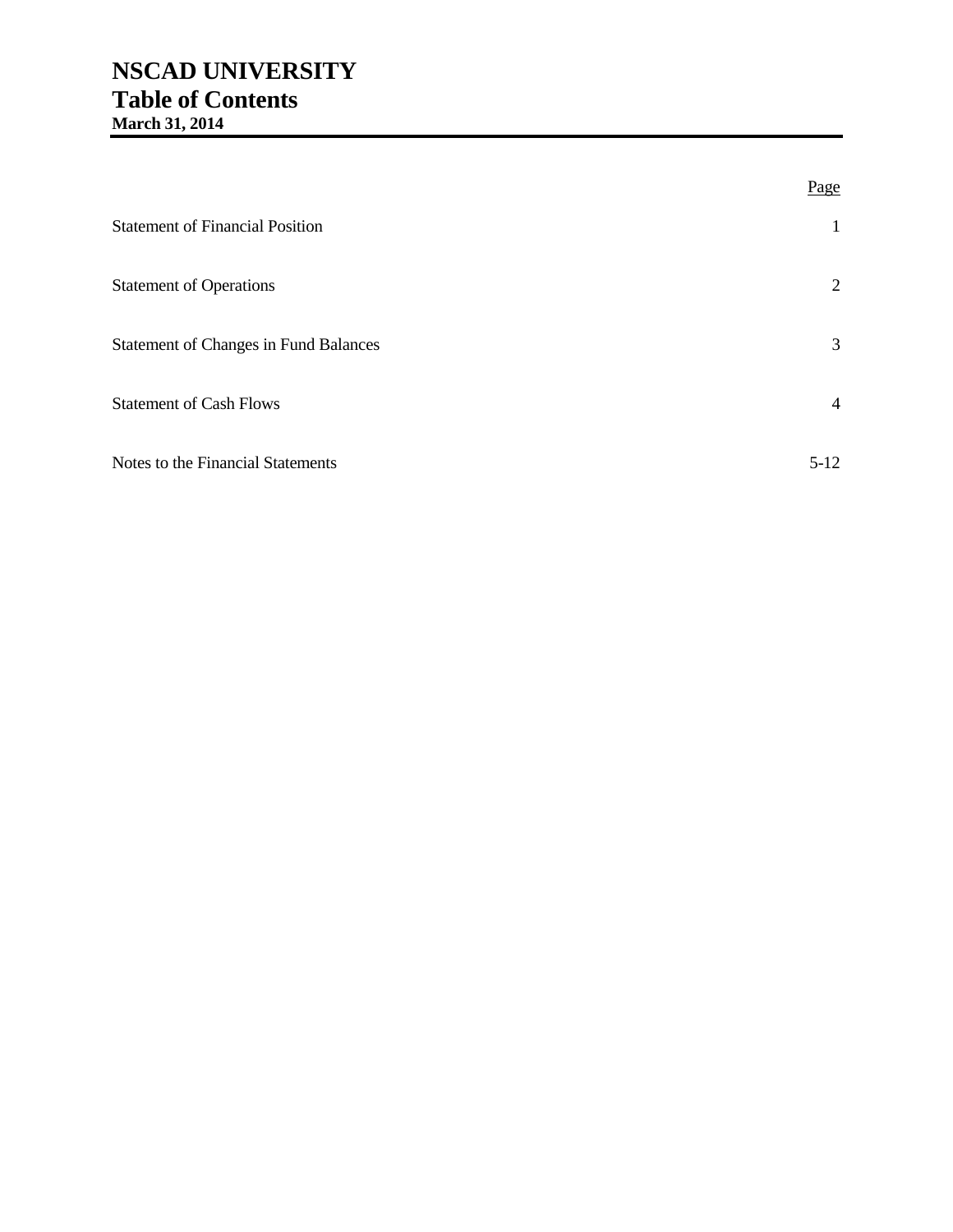

Deloitte LLP Purdy's Wharf Tower II 1969 Upper Water Street Suite 1500 Halifax NS B3J 3R7 Canada

Tel: 902-422-8541 Fax: 902-423-5820

# **INDEPENDENT AUDITOR'S REPORT** WWW.deloitte.ca

To the Board of Governors of NSCAD University

We have audited the accompanying financial statements of NSCAD University, which comprise the statement of financial position as at March 31, 2014 and the statement of operations, changes in net assets and cash flows for the year then ended, and a summary of significant accounting policies and other explanatory information.

## **Management's Responsibility for the Financial Statements**

Management is responsible for the preparation and fair presentation of these financial statements in accordance with Canadian accounting standards for not-for-profit organizations, and for such internal control as management determines is necessary to enable the preparation of financial statements that are free from material misstatement, whether due to fraud or error.

## **Auditor's Responsibility**

Our responsibility is to express an opinion on these financial statements based on our audit. We conducted our audit in accordance with Canadian generally accepted auditing standards. Those standards require that we comply with ethical requirements and plan and perform the audit to obtain reasonable assurance about whether the financial statements are free from material misstatement.

An audit involves performing procedures to obtain audit evidence about the amounts and disclosures in the financial statements. The procedures selected depend on the auditor's judgment, including the assessment of the risks of material misstatement of the financial statements, whether due to fraud or error. In making those risk assessments, the auditor considers internal control relevant to the entity's preparation and fair presentation of the financial statements in order to design audit procedures that are appropriate in the circumstances, but not for the purpose of expressing an opinion on the effectiveness of the entity's internal control. An audit also includes evaluating the appropriateness of accounting policies used and the reasonableness of accounting estimates made by management, as well as evaluating the overall presentation of the financial statements.

We believe that the audit evidence we have obtained in our audit is sufficient and appropriate to provide a basis for our audit opinion.

## **Opinion**

In our opinion, the financial statements present fairly, in all material respects, the financial position of NSCAD University as at March 31, 2014, and the results of its operations and its cash flows for the year ended March 31, 2014.

Deloitte LCP

Chartered Accountants Halifax, Nova Scotia July 15, 2014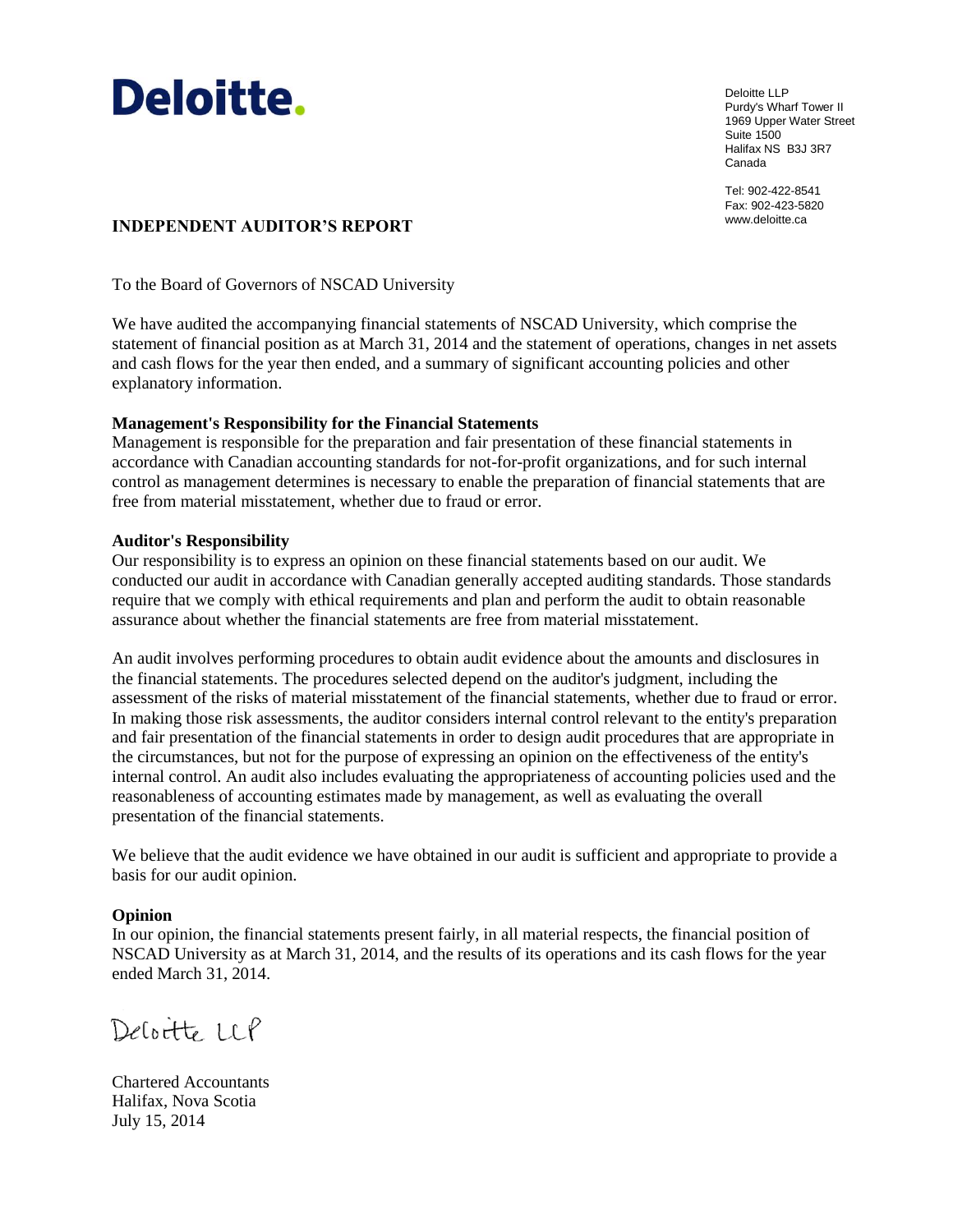#### **NSCAD UNIVERSITY Statement of Financial Position As at March 31, 2014**

|                                            |                | Unrestricted             |                          |                       |                  | <b>Restricted</b>           |                          |                                     |               |                           |
|--------------------------------------------|----------------|--------------------------|--------------------------|-----------------------|------------------|-----------------------------|--------------------------|-------------------------------------|---------------|---------------------------|
|                                            |                |                          |                          |                       |                  |                             |                          | <b>Research and Special Purpose</b> |               |                           |
|                                            |                | <b>Operating Fund</b>    |                          | <b>Endowment Fund</b> |                  | <b>Capital Fund</b>         |                          | Fund                                | <b>Total</b>  | Total                     |
|                                            | 2014           | 2013                     | 2014                     | 2013                  | 2014             | 2013                        | 2014                     | 2013                                | 2014          | 2013                      |
|                                            |                |                          |                          |                       |                  |                             |                          |                                     |               |                           |
| <b>ASSETS</b>                              |                |                          |                          |                       |                  |                             |                          |                                     |               |                           |
| Cash                                       | 226.982<br>\$  | 2,215,708<br>\$.         | \$<br>215,144            | s.<br>3.986           | \$               | \$                          | \$                       | $\mathcal{S}$                       | \$<br>442,126 | $\mathbb{S}$<br>2.219.694 |
| Investments (Note 3)                       | 5,410,484      | 11,634,571               | 6,463,167                | 6,110,132             |                  |                             |                          |                                     | 11,873,651    | 17,744,703                |
| Accounts receivable (Note 4)               | 907,213        | 1.378.665                |                          |                       |                  |                             |                          |                                     | 907,213       | 1,378,665                 |
| Prepaid expenses (Note 9)                  | 2,281,184      | 2,380,360                | $\overline{\phantom{a}}$ |                       |                  |                             |                          |                                     | 2,281,184     | 2,380,360                 |
| Inventory                                  | 178,577        | 166,456                  |                          |                       |                  |                             |                          |                                     | 178,577       | 166,456                   |
| Due from operating fund                    |                |                          | 70,629                   | 99,587                |                  | $\sim$                      | 1,311,496                | 895,308                             | 1,382,125     | 994,895                   |
| Due from capital fund                      | 3,140,107      | 2,359,008                |                          |                       |                  | $\sim$                      |                          | $\sim$                              | 3,140,107     | 2,359,008                 |
|                                            | 12,144,547     | 20,134,768               | 6,748,940                | 6,213,705             |                  | ÷,                          | 1,311,496                | 895,308                             | 20,204,983    | 27, 243, 781              |
| Property and equipment (Note 5)            |                |                          |                          |                       |                  |                             |                          |                                     |               |                           |
| Land                                       |                |                          |                          |                       | 4,402,490        | 4,402,490                   |                          |                                     | 4,402,490     | 4,402,490                 |
| Building                                   |                |                          |                          | $\sim$                | 17,742,783       | 17,495,387                  |                          |                                     | 17,742,783    | 17,495,387                |
| Equipment                                  |                |                          |                          |                       | 5,105,389        | 5,091,636                   |                          | ٠                                   | 5,105,389     | 5,091,636                 |
| Computer hardware                          |                |                          |                          | $\sim$                | 1,142,963        | 868,268                     |                          |                                     | 1,142,963     | 868,268                   |
| Computer software                          |                |                          |                          |                       | 724,667          | 724,667                     |                          | $\sim$                              | 724,667       | 724,667                   |
| Leasehold improvements                     |                |                          | $\blacksquare$           | $\sim$                | 12,798,330       | 12,798,330                  | $\overline{\phantom{a}}$ | $\sim$                              | 12,798,330    | 12,798,330                |
|                                            |                |                          | $\blacksquare$           | $\sim$                | 41,916,622       | 41,380,778                  |                          | $\sim$                              | 41,916,622    | 41,380,778                |
| Less: Accumulated amortization (Note 5)    |                |                          | $\blacksquare$           | $\sim$                | 11,735,677       | 10,450,323                  |                          | $\sim$                              | 11,735,677    | 10,450,323                |
|                                            | $\blacksquare$ | $\overline{\phantom{a}}$ | $\blacksquare$           | $\sim$                | 30,180,945       | 30,930,455                  | $\sim$                   | $\sim$                              | 30,180,945    | $\overline{30,930,455}$   |
|                                            | 12,144,547     | 20,134,768               | 6.748.940                | 6,213,705             | 30,180,945       | 30,930,455                  | 1,311,496                | 895,308                             | 50,385,928    | 58,174,236                |
|                                            |                |                          |                          |                       |                  |                             |                          |                                     |               |                           |
| <b>LIABILITIES AND FUND BALANCES</b>       |                |                          |                          |                       |                  |                             |                          |                                     |               |                           |
| Bank indebtedness (Note 6)                 |                |                          |                          |                       | 7,624,981        | 8,124,985                   |                          |                                     | 7,624,981     | 8,124,985                 |
| Accounts payable                           | 2,262,204      | 2,249,337                |                          |                       |                  |                             |                          |                                     | 2,262,204     | 2,249,337                 |
| Deferred revenue                           | 716,629        | 9,997,227                | 155,114                  | 212,477               | 3,524,747        | 3,475,819                   | 1,311,496                | 895,308                             | 5,707,986     | 14,580,831                |
| Deferred capital contribution (Note 7)     |                |                          |                          | $\sim$                | 5,796,415        | 6,174,537                   |                          |                                     | 5,796,415     | 6,174,537                 |
| Due to operating fund                      |                |                          |                          | $\overline{a}$        | 3,140,107        | 2,359,008                   |                          | ٠                                   | 3,140,107     | 2,359,008                 |
| Due to endowment fund                      | 70,629         | 99,587                   |                          |                       |                  |                             |                          |                                     | 70,629        | 99,587                    |
| Due to research and special purpose fund   | 1,311,496      | 895,308                  |                          |                       |                  |                             |                          |                                     | 1,311,496     | 895,308                   |
| Current portion of long-term debt (Note 6) |                |                          | $\blacksquare$           | $\sim$                | 2,231,581        | 659,000                     |                          | $\sim$                              | 2,231,581     | 659,000                   |
|                                            | 4,360,958      | 13,241,459               | 155,114                  | 212,477               | 22,317,831       | 20,793,349                  | 1,311,496                | 895,308                             | 28,145,399    | 35,142,593                |
| Long-term debt (Note 6)                    |                |                          |                          | $\sim$                | 6,195,290        | 8,427,240                   |                          |                                     | 6,195,290     | 8,427,240                 |
|                                            | 4,360,958      | 13,241,459               | 155,114                  | 212,477               | 28,513,121       | 29,220,589                  | 1,311,496                | 895,308                             | 34,340,689    | 43,569,833                |
| Fund balances                              | 7,783,589      | 6,893,309                | 6,593,826                | 6,001,228             | 1,667,824        | 1,709,866                   |                          |                                     | 16,045,239    | 14,604,403                |
|                                            | \$12,144,547   | 20,134,768<br>S.         | \$6,748,940              | 6,213,705<br>S.       | 30,180,945<br>\$ | 30,930,455<br><sup>\$</sup> | 1,311,496<br>\$          | 895,308<br>£.                       | 50,385,928    | 58,174,236<br>S.          |

Commitments (Note 9)

APPROVED BY THE BOARD

. . . . . . . . . . . . . . . . . . . . . . . . . . . . . . Governor

. . . . . . . . . . . . . . . . . . . . . . . . . . . . . . Governor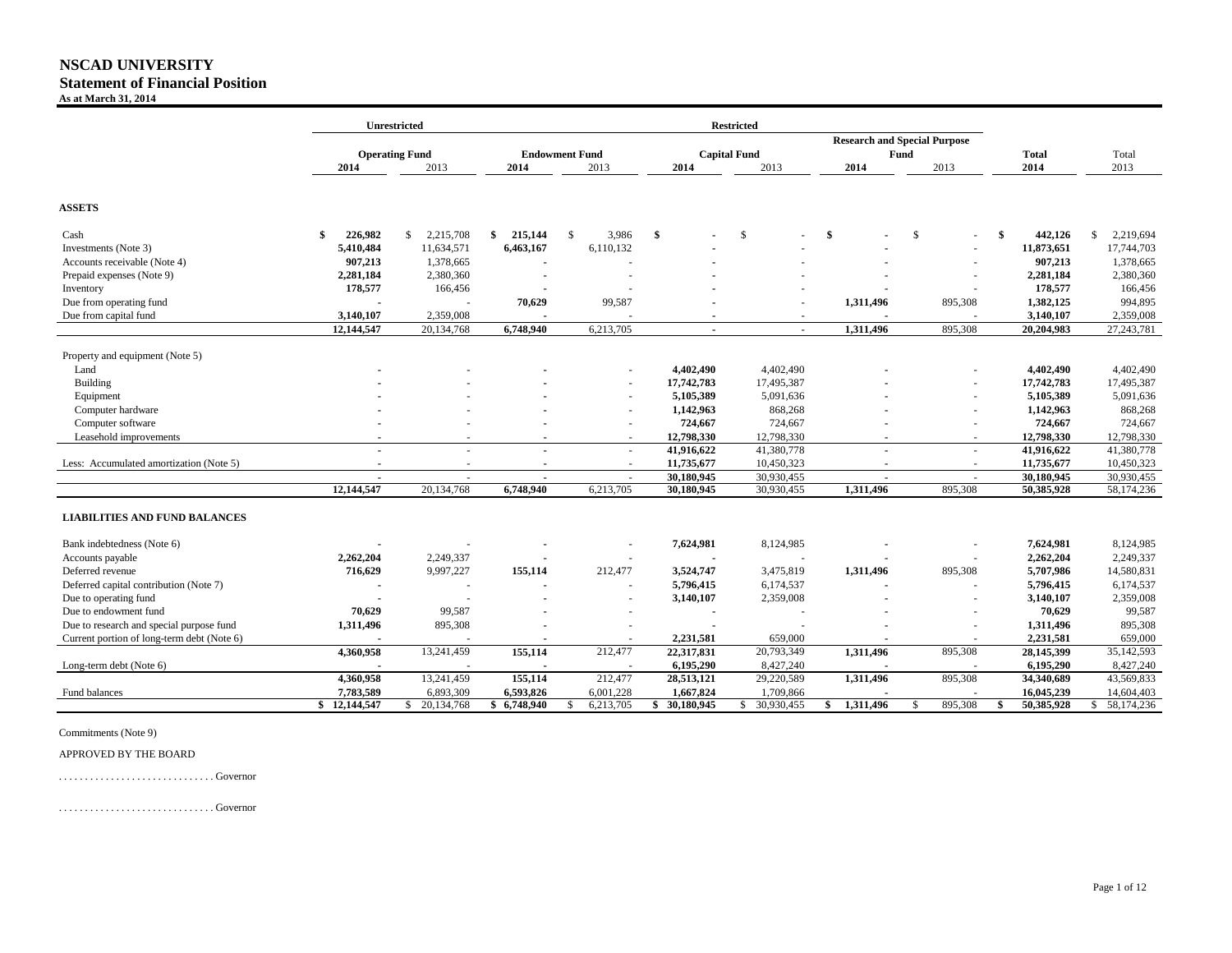## **NSCAD UNIVERSITY**

## **Statement of Operations**

**For the year ended March 31, 2014**

|                                                 | <b>Unrestricted</b> |                          | <b>Restricted</b>    |                                                       |                 |      |               |
|-------------------------------------------------|---------------------|--------------------------|----------------------|-------------------------------------------------------|-----------------|------|---------------|
|                                                 | Operating<br>2014   | <b>Endowment</b><br>2014 | Capital<br>2014      | <b>Research and</b><br><b>Special Purpose</b><br>2014 | Total<br>2014   |      | Total<br>2013 |
| Revenues                                        |                     |                          |                      |                                                       |                 |      |               |
| Student academic fees                           | \$<br>5,951,138     | \$                       | \$                   | \$                                                    | \$<br>5,951,138 | - \$ | 6,061,360     |
| Government grants                               |                     |                          |                      |                                                       |                 |      |               |
| Restricted                                      | 1,919,000           |                          | 307,304              |                                                       | 2,226,304       |      | 2,203,953     |
| Unrestricted                                    | 8,425,142           |                          |                      |                                                       | 8,425,142       |      | 8,717,000     |
| Investment income                               | 110,100             | 180,440                  |                      |                                                       | 290,540         |      | 179,645       |
| Rent                                            | 552,270             |                          |                      |                                                       | 552,270         |      | 513,300       |
| Ancillary enterprises                           | 780,445             |                          |                      |                                                       | 780,445         |      | 889,521       |
| Miscellaneous                                   | 117,814             |                          |                      | 3,013                                                 | 120,827         |      | 156,845       |
| Contributions received                          | 94,446              | 177,987                  | 399,647              | 236,065                                               | 908,145         |      | 940,515       |
| Other government grants                         | 814,899             |                          |                      | 638,320                                               | 1,453,219       |      | 1,397,300     |
| Research grants                                 |                     |                          |                      | 357,461                                               | 357,461         |      | 353,501       |
| Unrealized gain on investments                  |                     | 267,205                  |                      |                                                       | 267,205         |      | 155,832       |
|                                                 | 18,765,254          | 625,632                  | 706,951              | 1,234,859                                             | 21,332,696      |      | 21,568,772    |
|                                                 |                     |                          |                      |                                                       |                 |      |               |
| <b>Expenses</b>                                 |                     |                          |                      |                                                       |                 |      |               |
| Academic                                        |                     |                          |                      |                                                       |                 |      |               |
| <b>Salaries</b>                                 | 8,721,725           |                          |                      | 5,000                                                 | 8,726,725       |      | 8,370,079     |
| Operating                                       | 484,748             |                          |                      | 9,985                                                 | 494,733         |      | 583,580       |
| Administration                                  | 2,167,751           |                          |                      | 569,345                                               | 2,737,096       |      | 2,775,745     |
| Amortization of property and equipment          |                     |                          | 1,385,354            |                                                       | 1,385,354       |      | 1,322,883     |
| Ancillary enterprises                           | 921,009             |                          |                      |                                                       | 921,009         |      | 922,390       |
| Interest                                        | 775,958             |                          |                      |                                                       | 775,958         |      | 807,894       |
| Facilities operation                            | 2,512,058           |                          |                      | 96,565                                                | 2,608,623       |      | 2,400,550     |
| Rent                                            | 217,427             |                          |                      |                                                       | 217,427         |      | 305,823       |
| Scholarships                                    |                     | 278,358                  |                      |                                                       | 278,358         |      | 255,716       |
| Service departments                             | 1,437,937           |                          |                      | 196,503                                               | 1,634,440       |      | 1,507,539     |
| Research expenditures                           |                     |                          |                      | 357,461                                               | 357,461         |      | 353,501       |
|                                                 | 17,238,613          | 278,358                  | 1,385,354            | 1,234,859                                             | 20,137,184      |      | 19,605,700    |
| Excess (deficiency) of revenue<br>over expenses | \$<br>1.526.641     | \$<br>347,274            | \$<br>$(678.403)$ \$ | $\blacksquare$                                        | \$<br>1,195,512 | - \$ | 1.963.072     |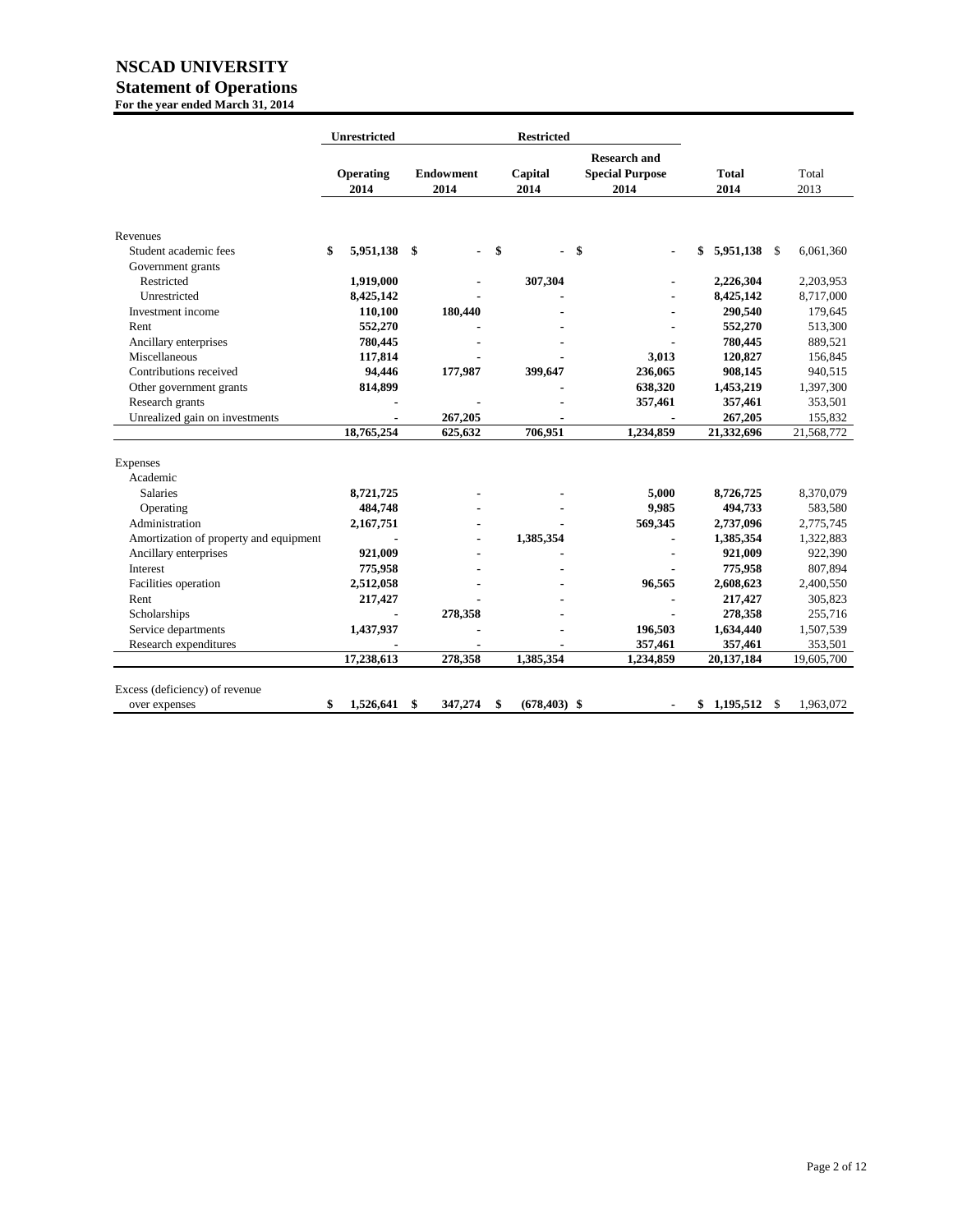# **NSCAD UNIVERSITY Statement of Changes in Fund Balances For the year ended March 31, 2014**

|                                                                             | <b>Unrestricted</b> |                  | <b>Restricted</b> |                                               |                  |
|-----------------------------------------------------------------------------|---------------------|------------------|-------------------|-----------------------------------------------|------------------|
|                                                                             | Operating           | <b>Endowment</b> | Capital           | <b>Research and</b><br><b>Special Purpose</b> | <b>Total</b>     |
| Fund balances, March 31, 2013                                               | 6,893,309<br>S.     | 6,001,228<br>\$. | 1,709,866<br>S.   | \$<br>$\overline{\phantom{a}}$                | \$<br>14,604,403 |
|                                                                             |                     |                  |                   |                                               |                  |
| Excess (deficiency) of<br>revenue over expenses<br>Capital contributions to | 1,526,641           | 347,274          | (678, 403)        | ٠                                             | 1,195,512        |
| endowment fund                                                              |                     | 245,324          |                   |                                               | 245,324          |
| Mortgage principal payments                                                 | (636, 361)          |                  | 636,361           |                                               |                  |
| Change in fund balances                                                     | 890,280             | 592,598          | (42, 042)         | ۰                                             | 1,440,836        |
| Fund balances, end of period                                                | 7,783,589<br>\$     | 6,593,826<br>\$  | 1,667,824<br>\$   | \$<br>٠.                                      | 16,045,239<br>\$ |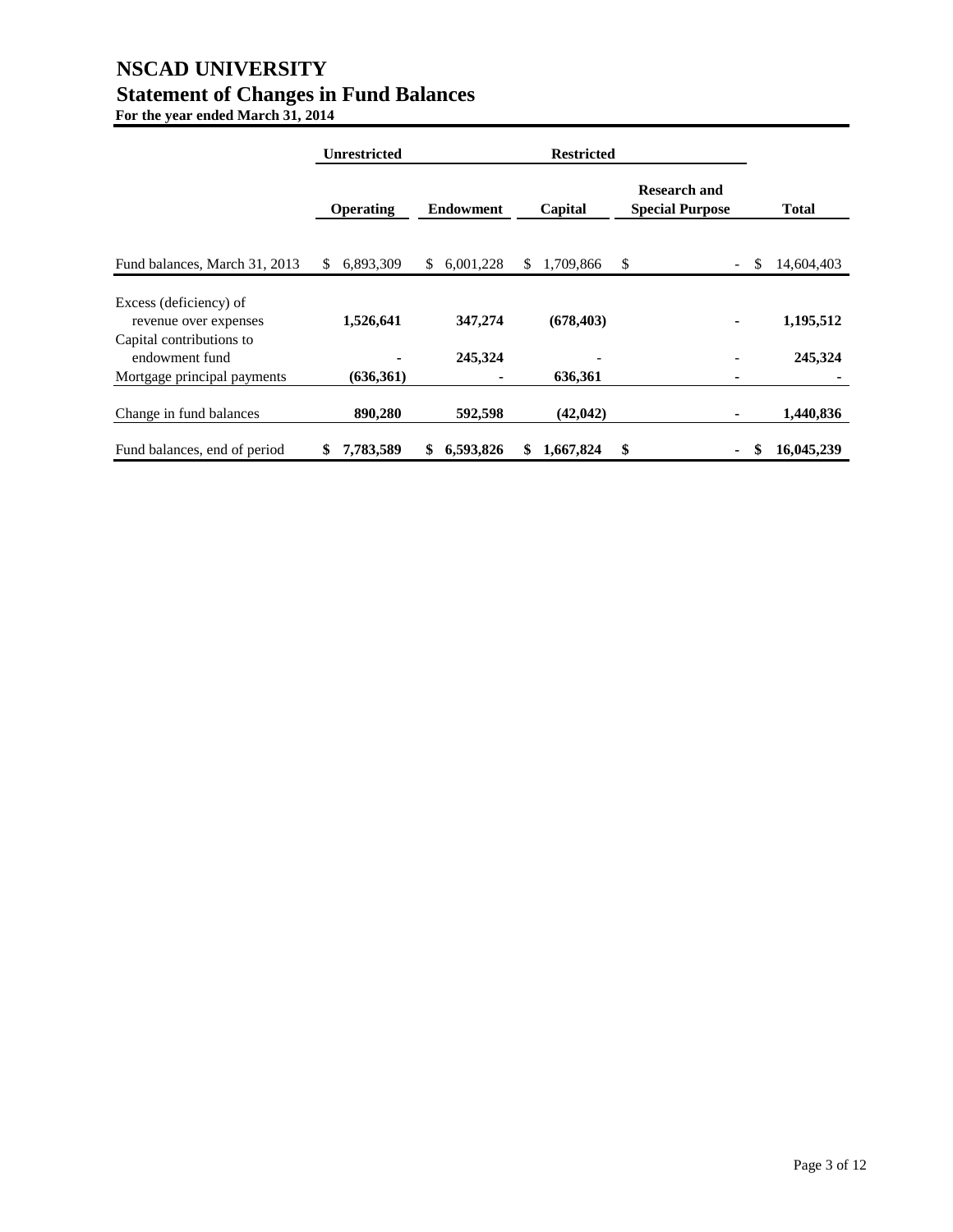|                                                                                                 | 2014                      | 2013                       |
|-------------------------------------------------------------------------------------------------|---------------------------|----------------------------|
| NET (OUTFLOW) INFLOW OF CASH RELATED<br>TO THE FOLLOWING ACTIVITIES                             |                           |                            |
| <b>Operating activities</b>                                                                     |                           |                            |
| \$<br>Excess of revenue over expenses                                                           | 1,195,512                 | \$<br>1,963,072            |
| Items not affecting cash                                                                        |                           |                            |
| Amortization of property and equipment                                                          | 1,385,354                 | 1,322,883                  |
| Amortization of deferred capital grants and                                                     |                           |                            |
| deferred capital contributions                                                                  | (706, 951)                | (655, 882)                 |
| Unrealized gain on endowment investments<br>Changes in non-cash working capital items (Note 11) | (267, 205)<br>(8,350,399) | (155, 615)<br>2,232,883    |
|                                                                                                 | (6,743,689)               | 4,707,341                  |
|                                                                                                 |                           |                            |
| <b>Investing activities</b>                                                                     |                           |                            |
| Capital grants and deferred capital contributions received                                      | 377,757                   | 93,528                     |
| Purchase of property and equipment                                                              | (635, 844)                | (403, 621)                 |
| Capital contributions - endowment fund                                                          | 245,324                   | 35,121                     |
|                                                                                                 | (12,763)                  | (274, 972)                 |
|                                                                                                 |                           |                            |
| <b>Financing activities</b>                                                                     |                           |                            |
| Mortgage and lease principal payments                                                           |                           |                            |
| and change in bank indebtedness                                                                 | (1,159,373)               | 2,157,566                  |
| Net change in endowment investments                                                             | (85, 830)                 | (3,094,886)                |
|                                                                                                 | (1,245,203)               | (937, 320)                 |
| Net (decrease) increase in cash                                                                 |                           |                            |
| And operational investments                                                                     | (8,001,655)               | 3,495,049                  |
| Cash and operating fund investments,                                                            |                           |                            |
| Beginning of year                                                                               | 13,854,265                | 10,359,216                 |
|                                                                                                 |                           |                            |
| Cash and operating fund investments,                                                            |                           |                            |
| End of year                                                                                     | 5,852,610                 | 13,854,265                 |
|                                                                                                 |                           |                            |
| CASH AND OPERATING FUND INVESTMENTS are comprised of:                                           |                           |                            |
| Cash                                                                                            | 442,126                   | 2,219,694                  |
| Operating fund investments                                                                      | 5,410,484                 | 11,634,571                 |
| \$                                                                                              | 5,852,610                 | $\mathbb{S}$<br>13,854,265 |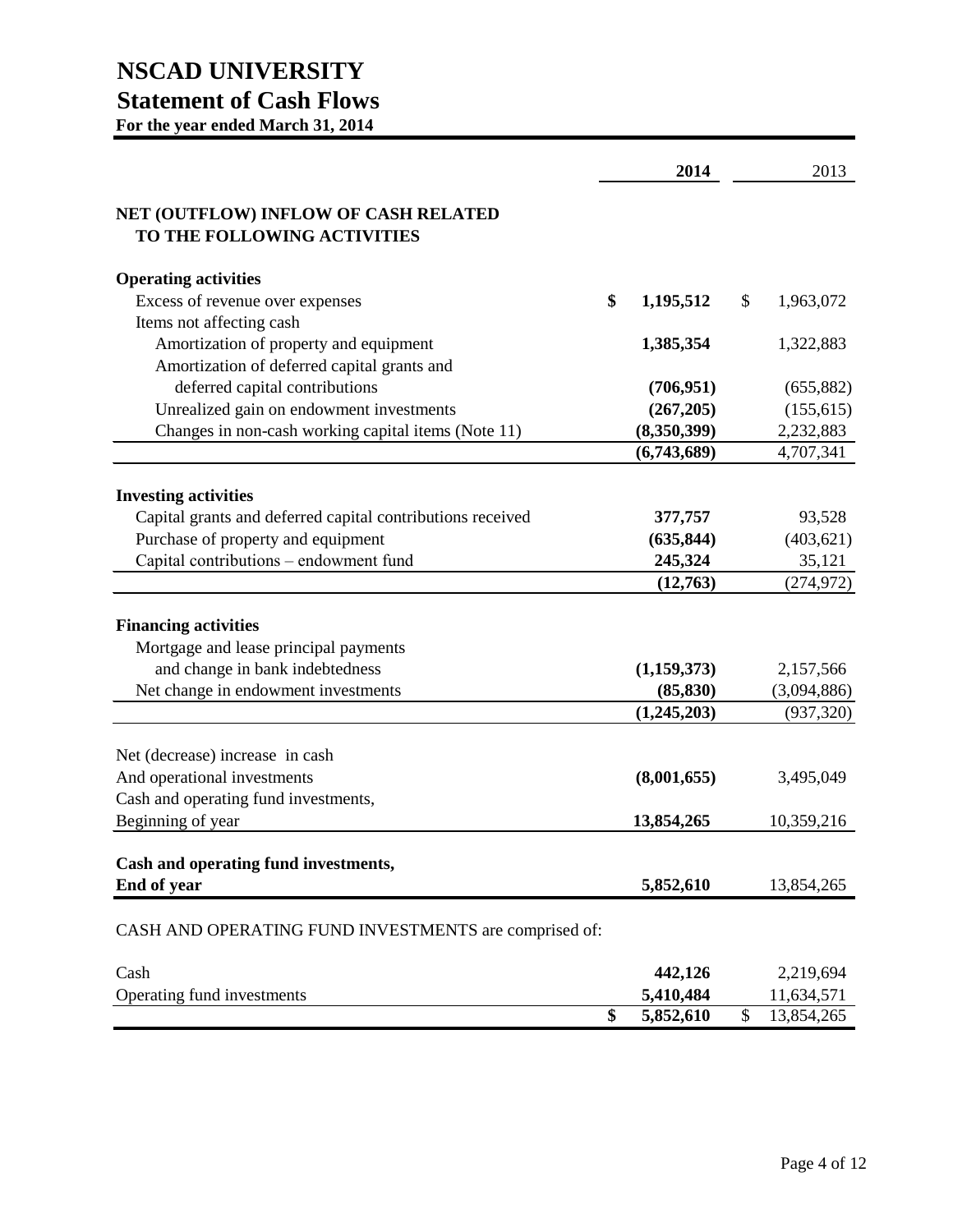## **1. THE UNIVERSITY**

Nova Scotia College of Art and Design, operating as NSCAD University (the "University"), is located in Halifax and offers degrees in fine arts and design both at undergraduate and graduate levels. The University receives its principal funding from the Province of Nova Scotia through recommendations of the Nova Scotia Council on Higher Education. The University is a registered charity and, as such, is exempt from payment of income taxes.

## **2. SIGNIFICANT ACCOUNTING POLICIES**

The financial statements are prepared in accordance with Canadian generally accepted accounting principles using Canadian accounting standards for not-for-profit organizations in Part III of the CICA Handbook.

## *Fund accounting*

The University maintains its accounts in accordance with the fund accounting method in order to ensure observance of restrictions, if any, placed on the resources made available to it.

The unrestricted Operating Fund accounts for those resources over which the University's Board of Governors has sole authority and which are expendable for any purpose in the fulfillment of the University's objectives.

The restricted funds, consisting of the Endowment Fund, the Capital Fund and the Research and Special Purpose Fund, account for those resources made available to the University by outside organizations and individuals, by way of grants, service contracts or gifts. These resources, although expendable in the course of normal operations, are restricted as to use by the outside party. These restricted funds also include expendable amounts restricted as to use by action of the University's Board of Governors. The Research and Special Purpose Fund is new in the current year. The Fund was created to provide increased transparency relating to the resources available for research and special purpose activities. These resources were previously included within the Operating Fund. This change in accounting policy has been applied retrospectively and the comparative period has been adjusted.

The financial statements of the University are prepared using the deferral method with the multicolumn format. The deferral method, which introduces the concept of deferring restricted revenues to future accounting periods, is a process of matching the restricted revenues with the related expenses regardless of when the revenues are received. Restricted revenues are recognized as revenue in the same accounting period as related expenses. Those restricted revenues for which the related expenses have not been incurred are reported as deferred income on the University's statement of financial position.

## *Financial instruments*

Financial assets and financial liabilities are initially recognized at fair value and subsequently measures all its financial assets and financial liabilities at amortized cost, except for investments that are quoted in an active market, which are measured at fair value. Changes in fair value are recognized in the statement of operations.

Financial assets measured at amortized cost include cash, accounts receivable and due from capital/operating funds.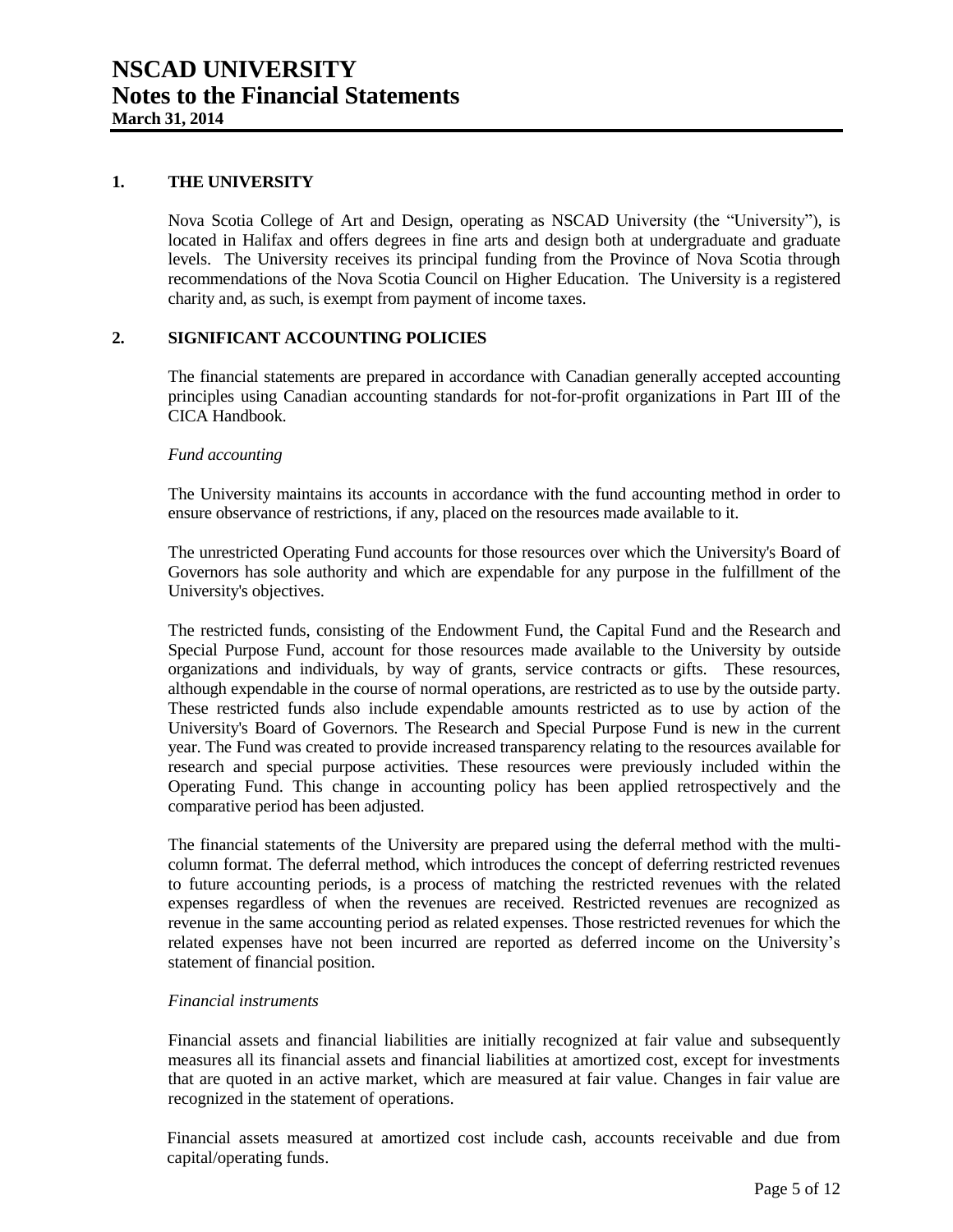## **2. SIGNIFICANT ACCOUNTING POLICIES (continued)**

## *Financial instruments (continued)*

Financial liabilities measured at amortized cost include bank indebtedness, trade accounts payable and accrued liabilities, long-term debt and due to operating/endowment fund.

The organization's financial assets measured at fair value include quoted shares.

## *Interest rate swap and hedge accounting*

Certain derivative financial instruments held by the University are eligible for hedge accounting. To be eligible for hedge accounting, an instrument must meet certain criteria with respect to identification, designation and documentation. In addition, the critical terms of the derivative financial instrument must match the specific terms and conditions of the hedged item. The fair value of derivative instruments eligible and qualifying for hedge accounting is generally not recognized on the consolidated balance sheet. Gains and losses on such instruments are recognized in earnings in the same period as those of the hedged item.

The University has entered into an interest rate swap agreement with a chartered bank to reduce interest rate exposure associated with its long term debt (the mortgage). The agreement has for effect of converting the floating rate of interest to a fixed rate. The University does not use derivative financial instruments for trading or speculative purposes.

The University designated the interest rate swap as a cash flow hedge as at March 31, 2014 and March 31, 2013 of a specifically identified debt instrument (the mortgage). The swap agreement is an effective hedge, both at maturity and over the term of the agreement since the term to maturity, the notional principal amount and the interest rate of the swap agreement all match the terms of the mortgage being hedged. The payments associated with the interest rate swap are recorded as interest expense.

In the event that the interest rate swap agreement is terminated or ceases to be effective in part or in whole prior to maturity any associated realized or unrealized gain or loss is recognized in income. In the event that the designated mortgage is extinguished or matures prior to the termination of the related interest rate swap agreement any realized or unrealized gain or loss is recognized in income.

## *Cash*

Cash comprised of cash and deposits and overdraft positions with financial institutions.

## *Investments*

Investments include marketable securities, all of which are recorded at fair value, determined using closing price quotations in an active market. Settlement date accounting is used.

## *Inventory*

Inventory consists of merchandise and supplies held for resale and are valued at the lower of cost and net realizable value. Cost is determined on a first in first out basis. Administrative and program supplies and library periodicals are not inventoried.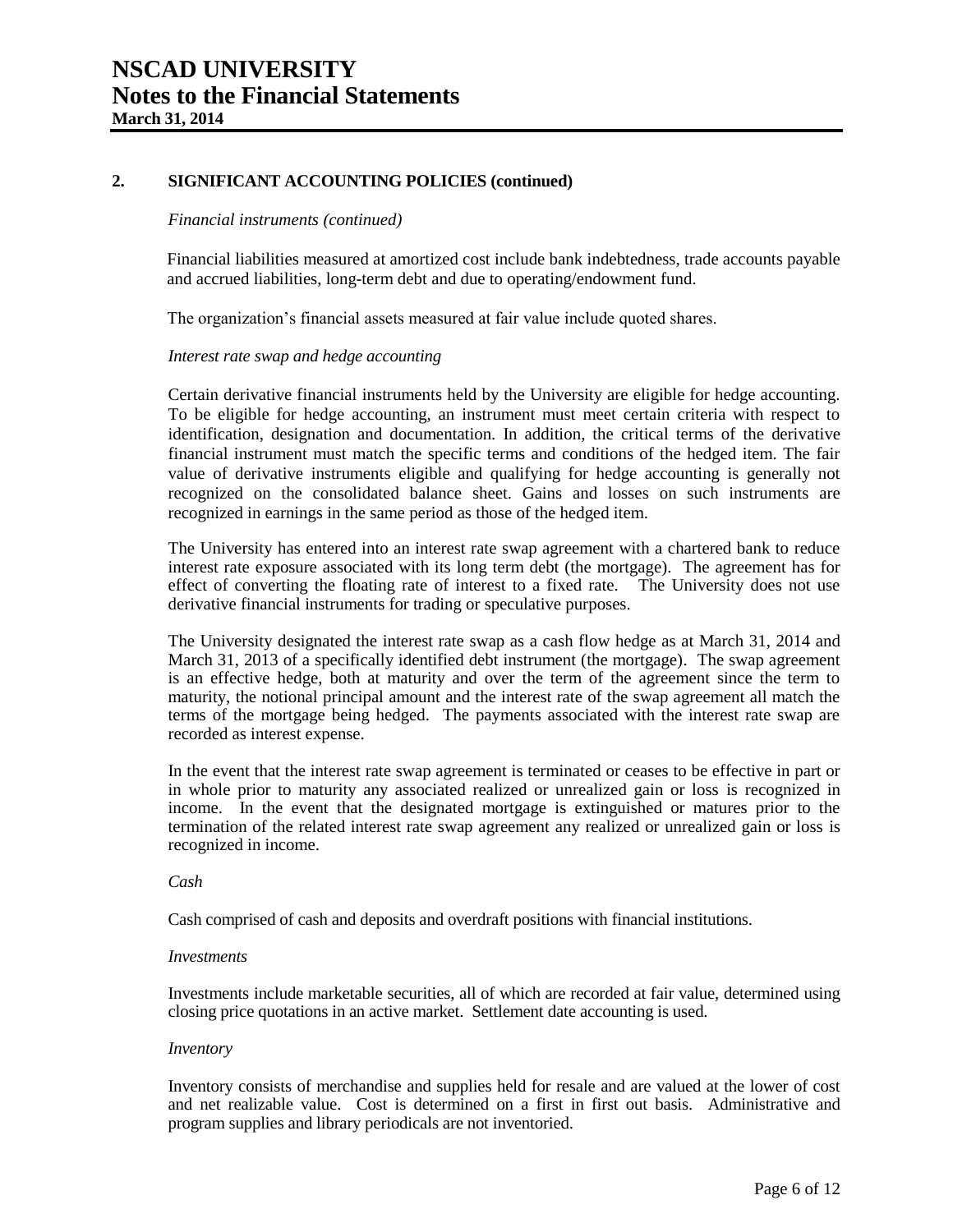## **2. SIGNIFICANT ACCOUNTING POLICIES (continued)**

#### *Capitalization and amortization*

Property and equipment are stated at cost in the Capital Fund.

Library book additions are not capitalized to the capital asset accounts.

Amortization is computed by the straight-line method over the estimated useful asset lives at the following rates:

| Building               | 2%            |
|------------------------|---------------|
| Equipment              | 10%           |
| Computer hardware      | 25%           |
| Computer software      | 20%           |
| Leasehold improvements | Term of lease |

Insurance on a replacement cost basis is carried on the building and contents of the University in the amount of \$83,483,547.

#### *Impairment of long-lived assets*

Long-lived assets are tested for recoverability whenever events or changes in circumstances indicate that their carrying amount may not be recoverable. An impairment loss is recognized when their carrying value exceeds the total undiscounted cash flows expected from their use and eventual disposition. The amount of the impairment loss is determined as the excess of the carrying value of the asset over its fair value.

## *Collection*

The University's permanent collections of Historic Art ( a portion of it is now on indefinite loan to the Art Gallery of Nova Scotia) and library books were not formed for commercial purposes and are not considered realizable assets. The value of these assets is not reflected in these financial statements.

#### *Revenue recognition*

The University follows the deferral method of accounting for revenue. Tuition fees, residence fees and sales are recognized when the services are provided or the goods are sold. Funding for expenditures of future periods are deferred and recognized as revenue in the year in which the related expenditure is incurred. Funding received for property and equipment are deferred and recognized as revenue on the same basis as the acquired property and equipment are amortized.

#### *Use of accounting estimates*

The preparation of the financial statements in accordance with Canadian accounting standards for not-for-profit organizations requires management to make estimates and assumptions that affect the reported assets and liabilities and disclosure of contingent assets and liabilities at the balance sheet date, as well as revenue and expenses for the period then ended. Actual results could differ from those estimates. Significant accounts most subject to judgement and estimation include the amortization periods for property and equipment, allowance for doubtful accounts, deferred revenue, and accounts payable and accrued liabilities.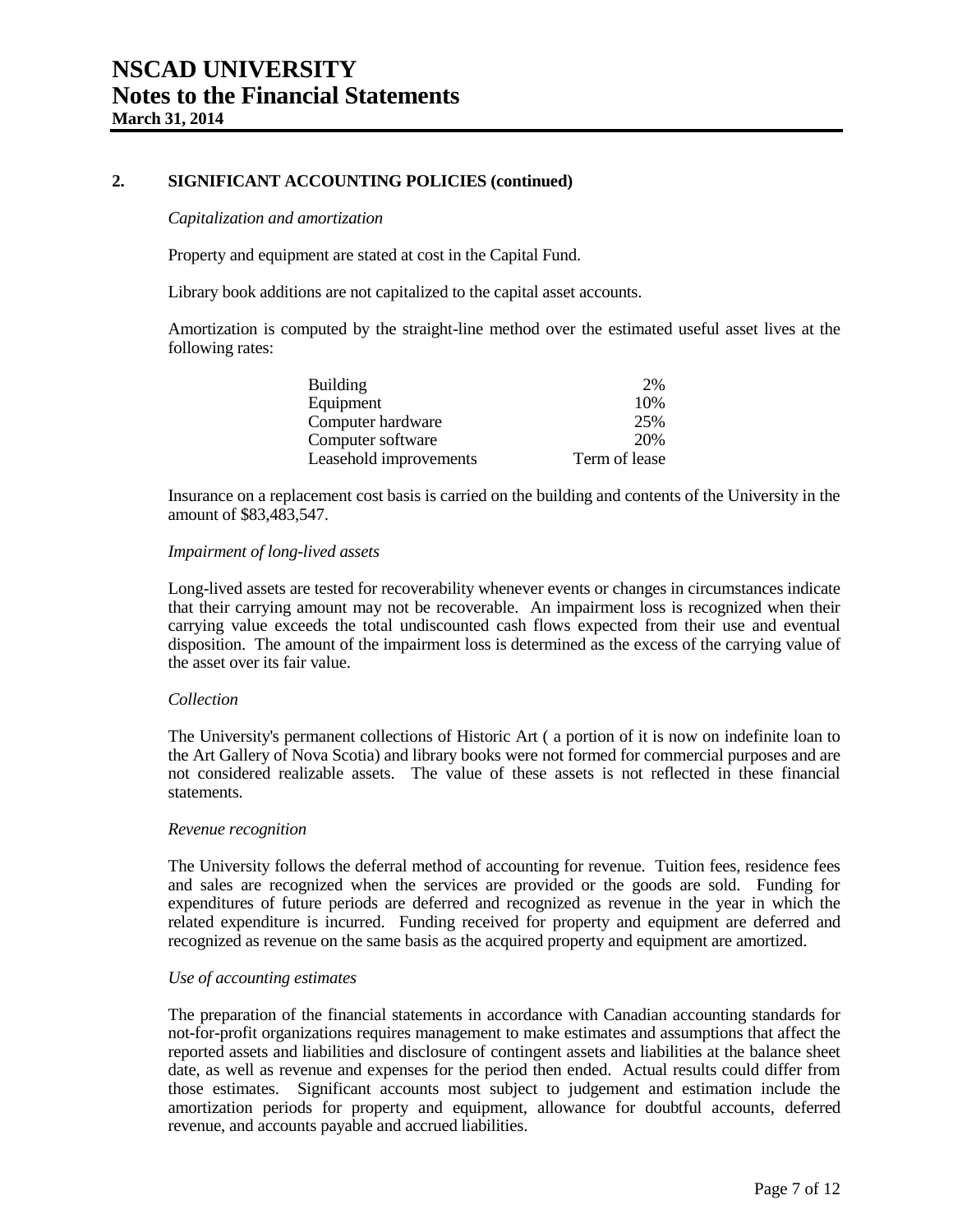## **3. INVESTMENTS**

The market value of all investments in the Endowment Fund at March 31, 2014 was \$6,463,167 (March 31, 2013 - \$6,110,132). The cost of all investments in the Endowment Fund at March 31, 2014 was \$ 6,067,926 (March 31, 2013 - \$6,066,954). The investments in the Endowment Fund are comprised of \$3,169,941 in fixed income investments and \$3,293,226 in equity investments.

The market value of all investments in the Operating Fund at March 31, 2014 was \$5,411,105 (March 31, 2013 - \$11,634,571). The cost of all investments in the Operating Fund at March 31, 2014 was \$5,410,484 (March 31, 2013 - \$11,634,354).

## **4. ACCOUNTS RECEIVABLE**

|                                         | <b>March 31, 2014</b> |            | March 31, 2013 |            |  |
|-----------------------------------------|-----------------------|------------|----------------|------------|--|
| Students' tuition and fees              | \$                    | 227,628    | \$             | 250,114    |  |
| Students' accounts deemed uncollectible |                       | 142,453    |                | 155,434    |  |
| Trade and other receivables             |                       | 781,471    |                | 1,144,873  |  |
| <b>HST</b>                              |                       | 48,915     |                | 50,968     |  |
|                                         |                       | 1,200,467  |                | 1,601,389  |  |
| Less: allowance for doubtful accounts   |                       | (293, 254) |                | (222, 724) |  |
|                                         | S                     | 907,213    |                | 1,378,665  |  |

Of the \$155,434 of students' accounts deemed uncollectible at March 31, 2013, \$12,981 has been collected during the year ended March 31, 2014. No new students' accounts were deemed uncollectible during the year ended March 31, 2014.

## **5. PROPERTY AND EQUIPMENT**

|                        | <b>March 31, 2014</b> | March 31, 2013      |              |               |  |
|------------------------|-----------------------|---------------------|--------------|---------------|--|
|                        |                       | <b>Accumulated</b>  |              | Accumulated   |  |
|                        | Cost                  | <b>Amortization</b> | Cost         | Amortization  |  |
| Land                   | 4,402,490<br>\$       | \$                  | \$4.402,490  | $\mathcal{S}$ |  |
| <b>Buildings</b>       | 17,742,783            | 4,008,550           | 17,495,387   | 3,672,354     |  |
| Equipment              | 5,105,389             | 3,957,959           | 5,091,636    | 3,830,030     |  |
| Computer hardware      | 1,142,963             | 887,456             | 868,268      | 608,084       |  |
| Computer software      | 724,667               | 577,789             | 724,667      | 432,856       |  |
| Leasehold improvements | 12,798,330            | 2,303,923           | 12,798,330   | 1,906,999     |  |
|                        | 41,916,622            | 11,735,677          | 41,380,778   | 10,450,323    |  |
| Less: accumulated      |                       |                     |              |               |  |
| amortization           | 11,735,677            |                     | 10,450,323   |               |  |
| Net book value         | \$30,180,945          |                     | \$30,930,455 |               |  |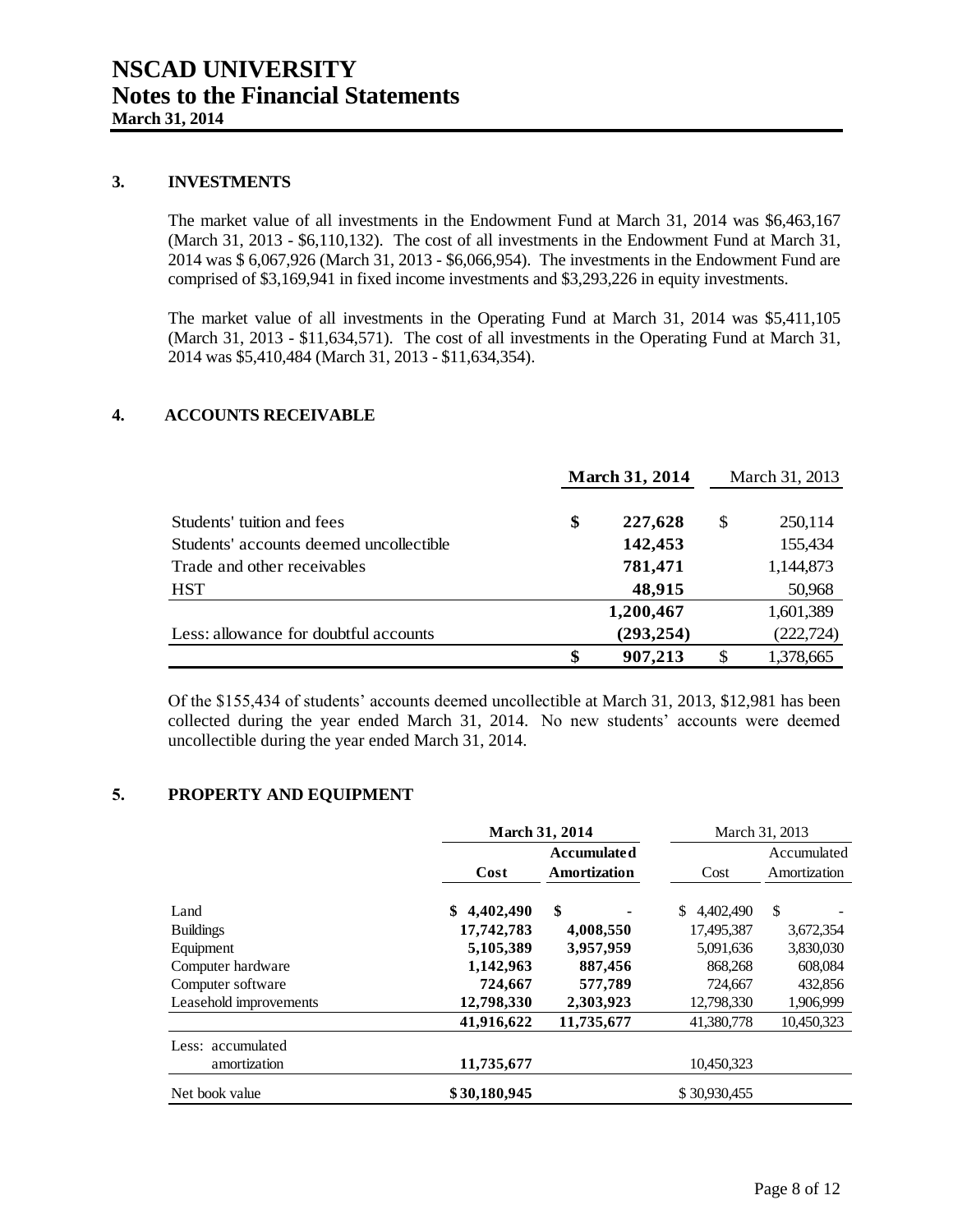## **6. BANK INDEBTEDNESS AND LONG-TERM DEBT**

#### *Bank indebtedness*

The University has a \$750,000 line of credit with the Bank of Nova Scotia, bearing interest at the banks' prime lending rate. As of March 31, 2014, the outstanding balance was \$Nil (March 31, 2013 - \$Nil).

The University also has a \$10 million non-revolving demand loan repayable in 59 equal instalments of principal of \$41,667 plus interest, with the balance due June 30, 2014. As at March 31, 2014, the outstanding balance was \$7,624,981 (March 31, 2013 - \$8,124,985). Subsequent to year end on April 29, 2014, the terms of the demand loan were renegotiated and the maturity of the loan was extended to June 30, 2019. All other terms remain the same.

## *Long-term debt*

The demand notes bear interest at the bank's prime lending rate less 0.25% and are primarily secured by written confirmation of a facility funding arrangement between the Province of Nova Scotia and the University for a term of 20 years or until repayment of the demand notes, whichever occurs first.

These demand notes are repayable in equal blended monthly instalments of principal plus interest. The term is 5 years (February 27, 2017) and the amortization period is 10 years (March 31, 2022).

The University has entered into an interest rate swap for an amount equal to the principal value of the loan with the Bank of Nova Scotia for a fixed rate of 6.69% with a termination date of February 28, 2022. The bank has the right to terminate the swap transaction in whole, on February 27, 2017. If the swap had been terminated as at March 31, 2014 the cost to NSCAD would have been \$1,105,602 (\$1,480,151 at March 31, 2013).

|                                                                                            | <b>March 31, 2014</b> |           |   | March 31, 2013 |
|--------------------------------------------------------------------------------------------|-----------------------|-----------|---|----------------|
| Bank of Nova Scotia, prime less 0.25% mortgage<br>maturing February 2017, payments monthly |                       |           |   |                |
| for principal and interest                                                                 | \$                    | 6,860,201 | S | 7.496.562      |
| Halifax Port Authority, 0% loan maturing November 2015,                                    |                       |           |   |                |
| payments monthly                                                                           |                       | 38,347    |   | 61,355         |
| Nova Scotia Strategic Opportunities Fund Incorporated,                                     |                       |           |   |                |
| 1.5% 5 year promissory note due February 2015                                              |                       | 1,528,323 |   | 1,528,323      |
|                                                                                            |                       | 8,426,871 |   | 9,086,240      |
| Less: current portion of long-term debt                                                    |                       | 2,231,581 |   | 659,000        |
|                                                                                            | \$                    | 6,195,290 |   | 8,427,240      |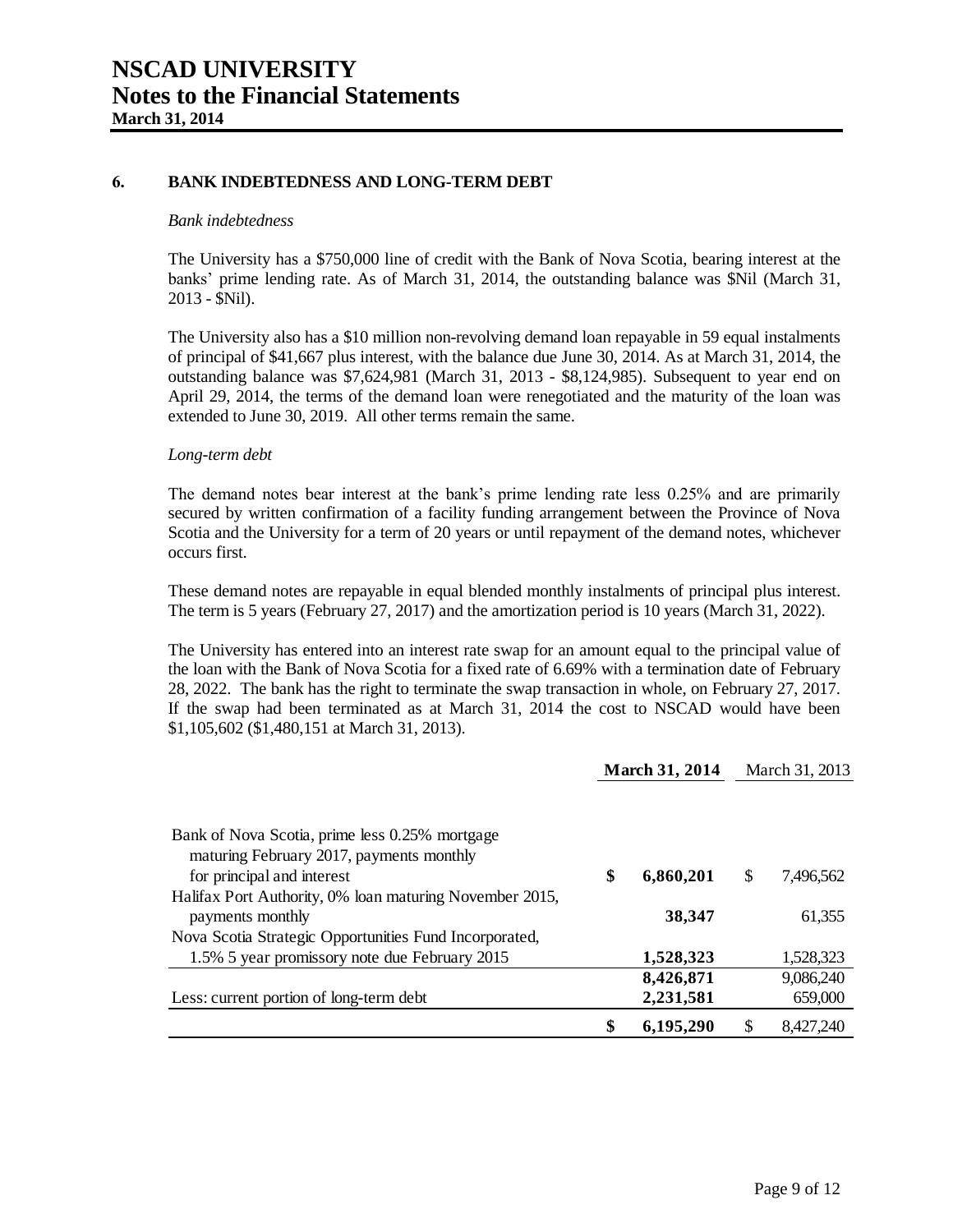## **6. BANK INDEBTEDNESS AND LONG-TERM DEBT (continued)**

## *Long-term debt (continued)*

The minimum principal repayments for the next five years are:

| 2015 | 2,232,000   |
|------|-------------|
| 2016 | 743,000     |
| 2017 | 777,000     |
| 2018 | 831,000     |
| 2019 | 888,000     |
|      | \$5,471,000 |

## **7. DEFERRED CAPITAL CONTRIBUTION**

Deferred capital contribution represents the unamortized amount of externally funded portion of property and equipment, which will be recognized as income in the capital fund as those items of property and equipment are amortized.

|                            | 2014        |   | 2013      |
|----------------------------|-------------|---|-----------|
| Balance, beginning of year | \$6,174,537 | S | 6,451,939 |
| Add: Donations and grants  | 21,525      |   | 93,528    |
|                            | 6,196,062   |   | 6,545,467 |
| Less: Amortization         | 399,647     |   | 370,930   |
|                            | \$5,796,415 |   | 6,174,537 |
|                            |             |   |           |

## **8. PENSION**

The University contributes on behalf of substantially all of its employees to a defined contribution pension plan (the "Plan"). The University charges income with the required contribution to the Plan on an annual basis. The employer's and employees' contributions for the year ended March 31, 2014 were \$672,167 (2013 - \$693,423) and \$556,909 (2013 - \$573,181) respectively.

## **9. COMMITMENTS**

The University has leased 70,000 square feet of space at the Halifax Seaport from Halifax Port Authority, for a 40 year period ending August 31, 2045. The total base rent for 40 years is \$2.5 million. This amount has been recorded as prepaid rent for the purposes of financial reporting. Amortization of the prepaid rent commenced in September 2007 upon opening of the Port Campus. The unamortized balance as of March 31, 2014 is \$2,161,694.

The University has leased 5,235 square feet of space in the Seaport from the Halifax Port Authority, for a total of five years ending August 31, 2016.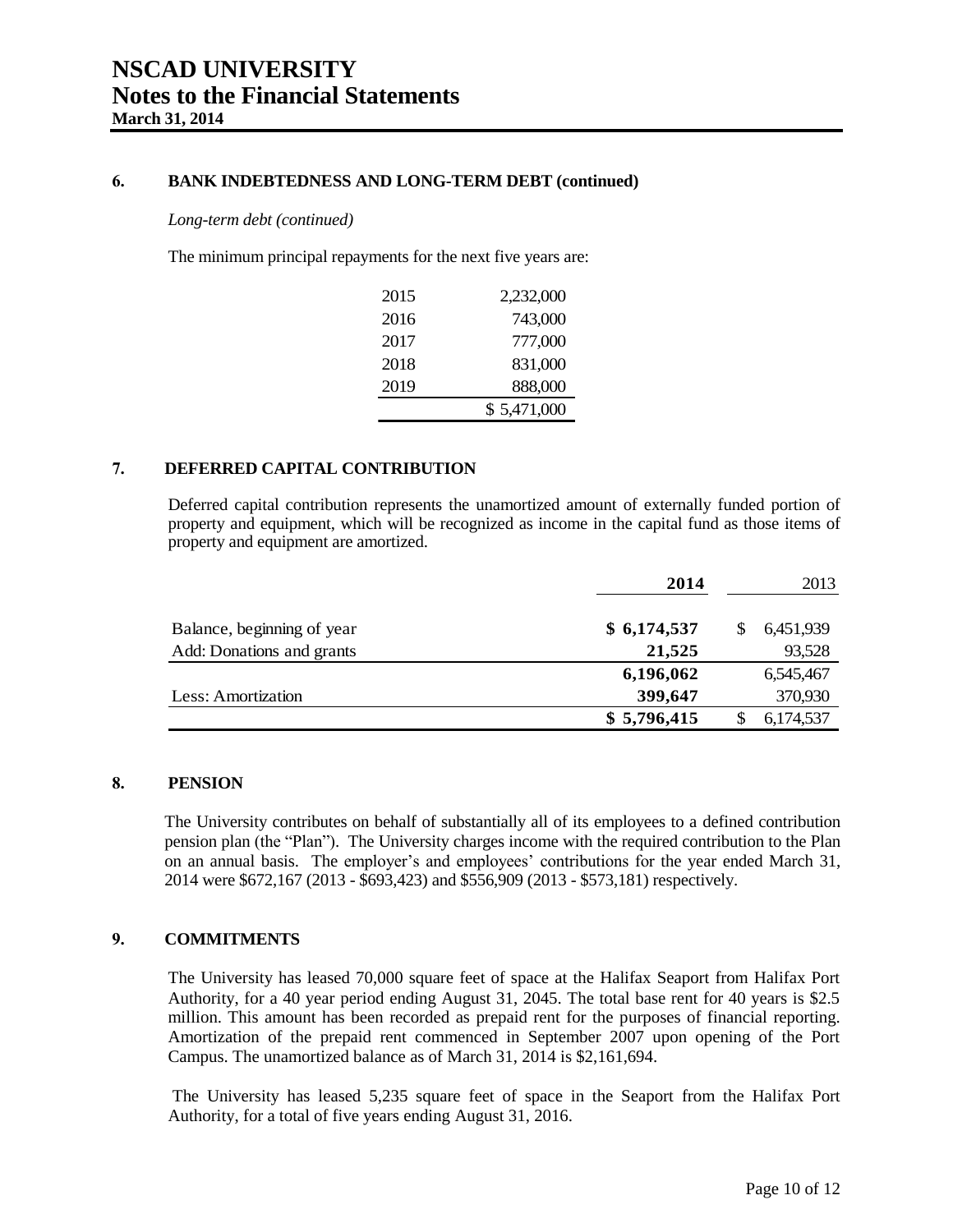## **9. COMMITMENTS (continued)**

The lease payments over the next three fiscal years are as follows:

|      | 144,068 |
|------|---------|
| 2017 | 25,213  |
| 2016 | 60,016  |
| 2015 | 58,839  |

## **10. FINANCIAL INSTRUMENTS**

Financial risk refers to the impact on the University's cash flows due to fluctuations in interest rates and the credit quality of student receivables. The University manages its financial risks as follows:

#### *Interest rate risk*

Interest rate risk is minimized as the University uses interest rate swaps, as described in Note 6, to fix interest rates on its long-term debt.

## *Credit risk*

The University performs a continuous evaluation of its accounts receivable and records an allowance for doubtful accounts as required. Management considers there is no significant credit risk as at March 31, 2014.

## *Fair value*

The fair value of cash, bank indebtedness, accounts receivable and accounts payable is approximately equal to their carrying values due to their short-term maturity. The fair value of longterm debt is described in Note 6. Investments are recorded at fair value.

## *Liquidity risk*

The University's objective is to have sufficient liquidity to meet its liabilities when due. The University monitors its cash balances and cash flows generated from operations to meet its requirements.

## *Market risk*

The University is subject to market risk with respect to its investments. The University manages this risk by managing a diversified portfolio.